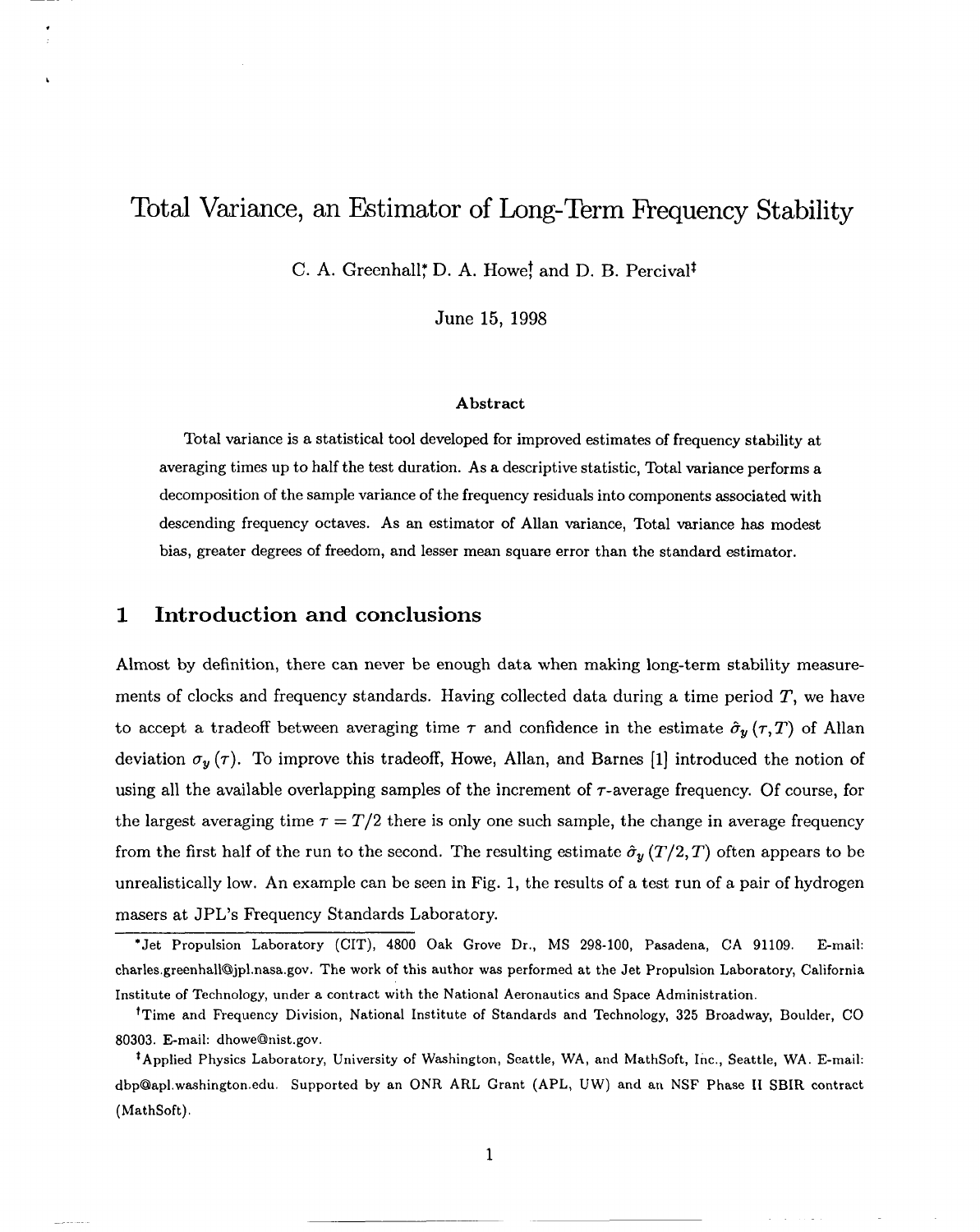Two reasons for the droop at the right end can be given. First, if the increments of the frequency residuals are modeled as Gaussian random variables with mean zero, implying no overall linear frequency drift, then  $\hat{\sigma}_{y}^{2}(T/2, T)$  is proportional to a chi-square random variable  $\chi_{1}^{2}$  with one degree of freedom. The distribution of such a random variable is heavily skewed toward values lower than its mean value  $\sigma_y^2(T/2)$ . This can be seen from Fig. 2, which shows the probability density of the the random variable  $Q = \log_{10} (\hat{\sigma}_y(T/2, T) / \sigma_y(T/2))$ . The probability that  $Q < 0$  is 0.68, more than twice the probability that  $Q > 0$ , and the left tail is much heavier than the right tail. Second, to prevent frequency drift from masking the long-term fluctuations, it is common practice to remove an estimate of overall linear drift from the data; in this case,  $\hat{\sigma}_{y}^{2}(T/2, T)$  is likely to be reduced because drift removal tends to match the earlier and later frequencies. After drift removal,  $\hat{\sigma}_{y}^{2}(T/2, T)$  still has one degree of freedom, so is subject to both effects.

In an effort to reduce these effects on the measurement of  $\sigma_y^2(\tau)$  for large  $\tau$ , the notion of Total variance was developed over the last few years in a sequence of papers [2][3][4][5]. The initial idea is illustrated by Fig. 3, which shows seven cyclic shifts (modulo *T)* of the uppermost plot, the frequency *sampling function* for estimated Allan variance at  $\tau = T/2$ : this terminology means that the frequency residuals  $y(t)$  are multiplied by this function and summed, giving a linear functional whose square, when properly scaled, is  $\hat{\sigma}_{y}^{2}(T/2, T)$ . This sampling function, which is odd about  $T/2$ , picks up the odd part of  $y(t)$  and rejects the even part. If by chance or design (from the two effects discussed above) it should happen that  $y(t)$  tends to be even about  $T/2$ , then the output of the functional could be much smaller than a practical notion of the size of the long-term frequency variations. In this situation, it makes sense also to apply the even sampling function labeled by  $T/4$ , which picks up the even part of  $y(t)$  and rejects the odd part. The sum of the squares of these two linear functionals of  $y(t)$  can be expected to have better properties as a measure of long-term stability than the square of either one alone.

Having admitted one T-cyclic shift of the sampling function, we might as well admit all the others, especially if we want to improve on the fully overlapped unbiased estimator  $\hat{\sigma}_y^2({\tau}, T)$  of Allan variance [1], henceforth called the *standard* estimator, for averaging times  $\tau$  that are less than  $T/2$ . The standard estimator is the scaled mean-square output of the linear functionals generated by all the available time shifts of the  $\sigma_y^2(\tau)$  sampling function,  $h_{\tau} (t) = -1$  for  $0 < t < \tau$ , 1 for  $\tau < t < 2\tau$ , that fit over the data  $y(t)$ ,  $0 \le t \le T$ ; see (5) below for a formula that applies to discrete-time data. The initial version of Total variance for  $\tau$  is the scaled mean-square output of the linear functionals generated by all the possible T-cyclic shifts of  $h<sub>\tau</sub>(t)$ . (For  $\tau = T/2$ , half the sampling

2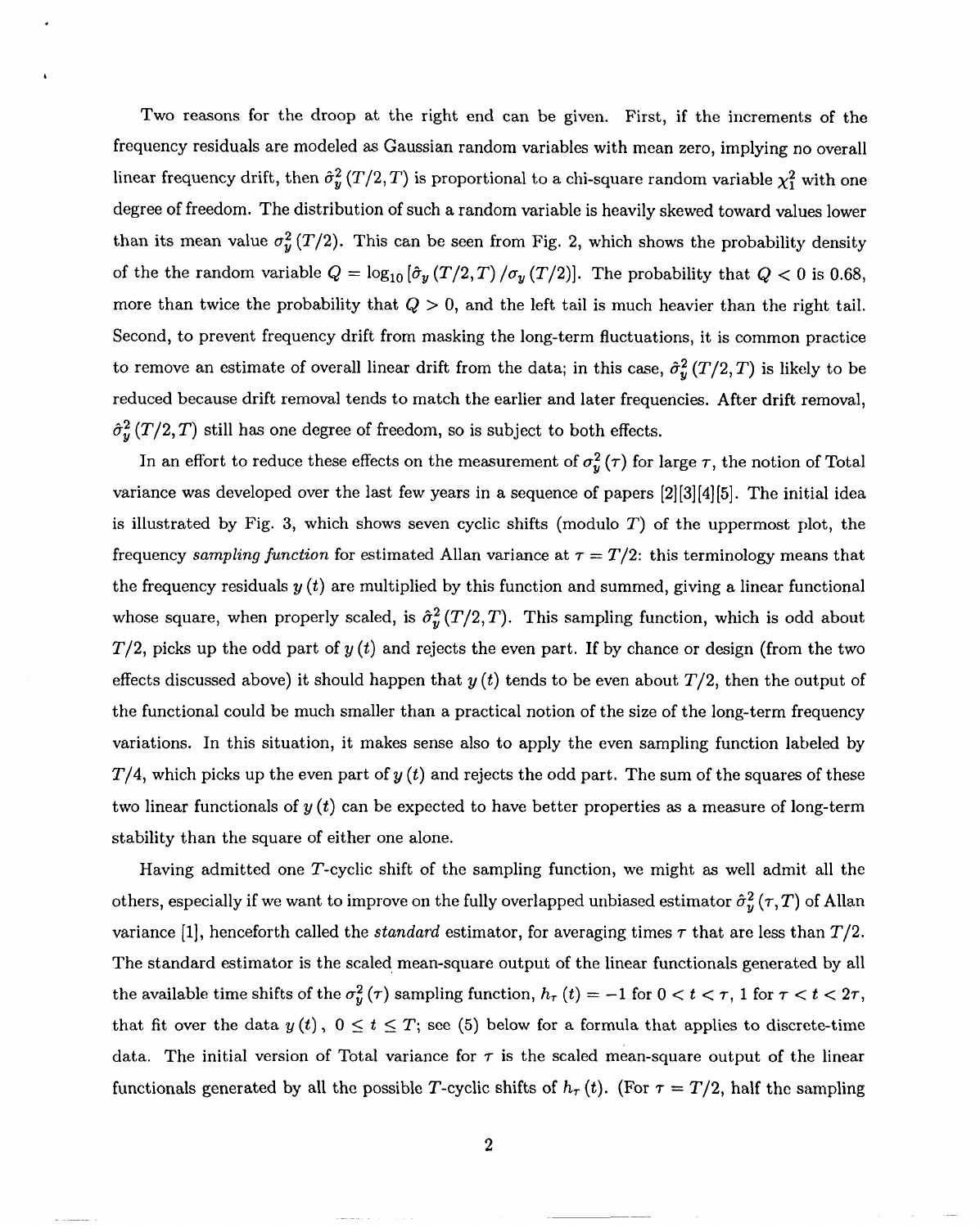functions are redundant because they are the negatives of the other half.)

This version of Total variance enjoyed some success as an estimator of Allan variance with reduced variability and sensitivity to drift removal [2][3], although it seemed to have a problem of increased variability for data dominated by random walk FM. The same estimator can be obtained by fixing the sampling function  $h_r(t)$  and shifting the *data* cyclically modulo T, or, what is the same, by applying  $h_{\tau}(t)$  as a linear time-invariant filter to an input obtained by extending the original data  $y(t)$  periodically with period T. If  $y(t)$ ,  $0 \le t \le T$ , is viewed as a finite piece of an ergodic process, then its Z'-periodic extension can sometimes be regarded as a substitute for lack of knowledge of the data outside  $[0, T]$  [6]. On the other hand, a piece of a random walk, if continued periodically, has a large random discontinuity at the data interfaces  $0$  and  $T$ , untypical of the process as a whole; its effect on the  $h_{\tau}(t)$  functionals cannot be neglected, even for small  $\tau$ . This problem of mismatched endpoints was solved by the technique of reflecting the data about both endpoints, resulting in a virtual dataset  $y^{\#}\left(t\right)$  that can be extended to a 2T-periodic sequence consisting of alternating forward and backward copies of  $y(t)$ . The lower plot of Fig. 4 shows a portion of  $y^{\#}(t)$  about 3 times as long as the original  $y(t)$  in the middle section. The current version of Total variance is defined as the scaled mean-square output of the  $h<sub>\tau</sub>$  (t) filters acting on this new sequence.

The intent of the present paper is to give a precise definition of Total variance and an account of some of its properties. We abbreviate Total variance for  $\tau$  and T as Totvar  $(\tau, T)$  or Totvar  $(\tau)$ (pronounced tōt '-vär). The square root of Total variance is called Total deviation (Totdev). The results given here fall into two classes.

Total variance as a descriptive statistic. Both Totvar  $(\tau, T)$  and  $\hat{\sigma}_y^2(\tau, T)$  are statistics, that is, they are functions only of the data at hand, By a descriptive statistic we mean a statistic that has something valuable to say about these data, regardless of any stochastic model that might be fitted or any assumptions about how the data might have evolved outside the interval of observation. Simple examples are sample mean and sample variance. In Section 3 we show that Total variance can be used to carry out an analysis of variance, an exact decomposition of the sample variance  $s_y^2$ of the frequency residuals  $y_n = y(n\tau_0)$ , where  $\tau_0$  is the sample period. In particular, Totvar  $(2^j\tau_0)$ (when rescaled) can be regarded as the portion of  $s_y^2$  to be associated with the octave frequency band  $2^{-j-2}/\tau_0 < \nu < 2^{-j-1}/\tau_0$ . Thus, after evaluating Totvar ( $\tau$ ) for  $\tau = \tau_0, 2\tau_0, \ldots, 2^j\tau_0$ , one can tell how much of the sample variance is yet unaccounted for, and associate the low-frequency band  $0 < \nu < 2^{-j-2}/\tau_0$  with the remainder. Analysis of sample variance is a central theme in statistics;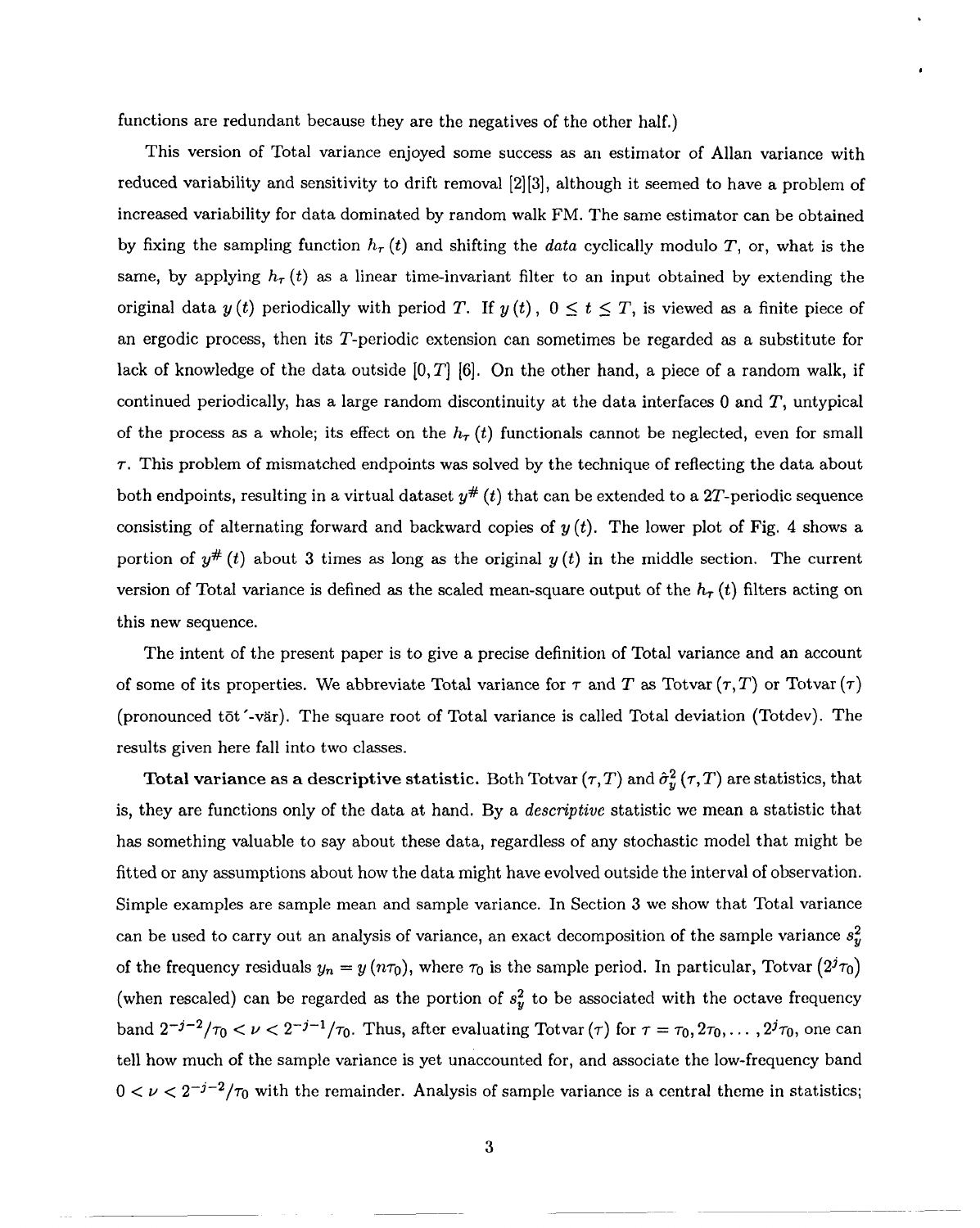an exact decomposition is highly desirable because it accounts for all the observed variance in the data. The periodogram does such, as do most spectrum estimators and other decompositions, but the standard estimator  $\hat{\sigma}_y^2(r, T)$  of Allan variance does not [7].

Total variance as an estimator of Allan variance. Presented below are results for the mean and variance of Totvar  $(\tau, T)$  in the presence of three power-law FM noises: white FM, flicker FM, and random walk FM. For white FM we find that Totvar  $(\tau, T)$  is an unbiased estimator of  $\sigma_y^2(\tau)$  for  $0 < \tau \leq T$ . The bias of Totvar  $(\tau, T)$  at  $\tau = T/2$  is  $-24\%$  for flicker FM and  $-37.5\%$ for random walk FM, and has the simple form  $a\tau/T$  for  $0 < \tau \leq T/2$ . (These biases apply to  $\sigma^2$ , not  $\sigma$ .) The equivalent degrees of freedom (edf; see (22) below) of Totvar  $(\tau, T)$  is always greater than that of  $\hat{\sigma}_y^2(\tau,T)$ : for  $\tau = T/2$ , the edf of Total variance is 3 for white FM, 2.1 for flicker FM, and 1.5 for random walk FM, as opposed to 1 for the edf of the standard estimator. Moreover, the edf of Totvar  $(\tau, T)$ ,  $0 < \tau \leq T/2$ , can be well approximated by first-degree polynomials in  $T/\tau$  for each noise type. The mean square error of Totvar  $(\tau, T)$  is less than that of  $\hat{\sigma}_{y}^{2}(\tau, T)$ , even though the former is biased and the latter is not. Confidence intervals for  $\sigma_y^2(\tau)$  based on a chi-square assumption for Totvar  $(\tau, T)$  can easily be constructed; these will be tighter than those based on  $\hat{\sigma}_{y}^{2}(\tau, T)$ , and there is evidence that such confidence intervals are conservative.

In summary, Total variance is presented as a tool for squeezing a modest amount of extra information about long-term stability from a dataset of clock residuals, information that is often obscured by the standard Allan variance estimator for  $\tau$  at or near  $T/2$ . Analyzing frequency stabllity accurately in long term has been problematic even for experienced users. The properties of Total variance presented here suggest that it uses the available data more efficiently than the standard estimator for long-term characterizations. Confident of these properties, the authors expect to see wider usage of this tool.

### **2 Definition of Total variance**

The purpose of this section is to give a precise definition of Totvar  $(\tau, T)$  for an  $N_x$ -point timeresidual record with sample period  $\tau_0$ . In the following description, the indices m, n, and  $N_x$  are related to time by  $\tau = m\tau_0$ ,  $t = t_0 + n\tau_0$ , and  $T = (N_x - 1)\tau_0$ , where  $t_0$  is the time origin and without loss may be made equal to O.

We start with time-residual data  $x_1, \ldots, x_{N_x}$ , with normalized frequency residuals  $y_n = (x_{n+1} - x_n) / \tau_0$ ,  $1 \leq n \leq N_y = N_x - 1$ . Extend the sequence  $y_n$  to a new, longer virtual sequence  $y_n^{\#}$  by reflection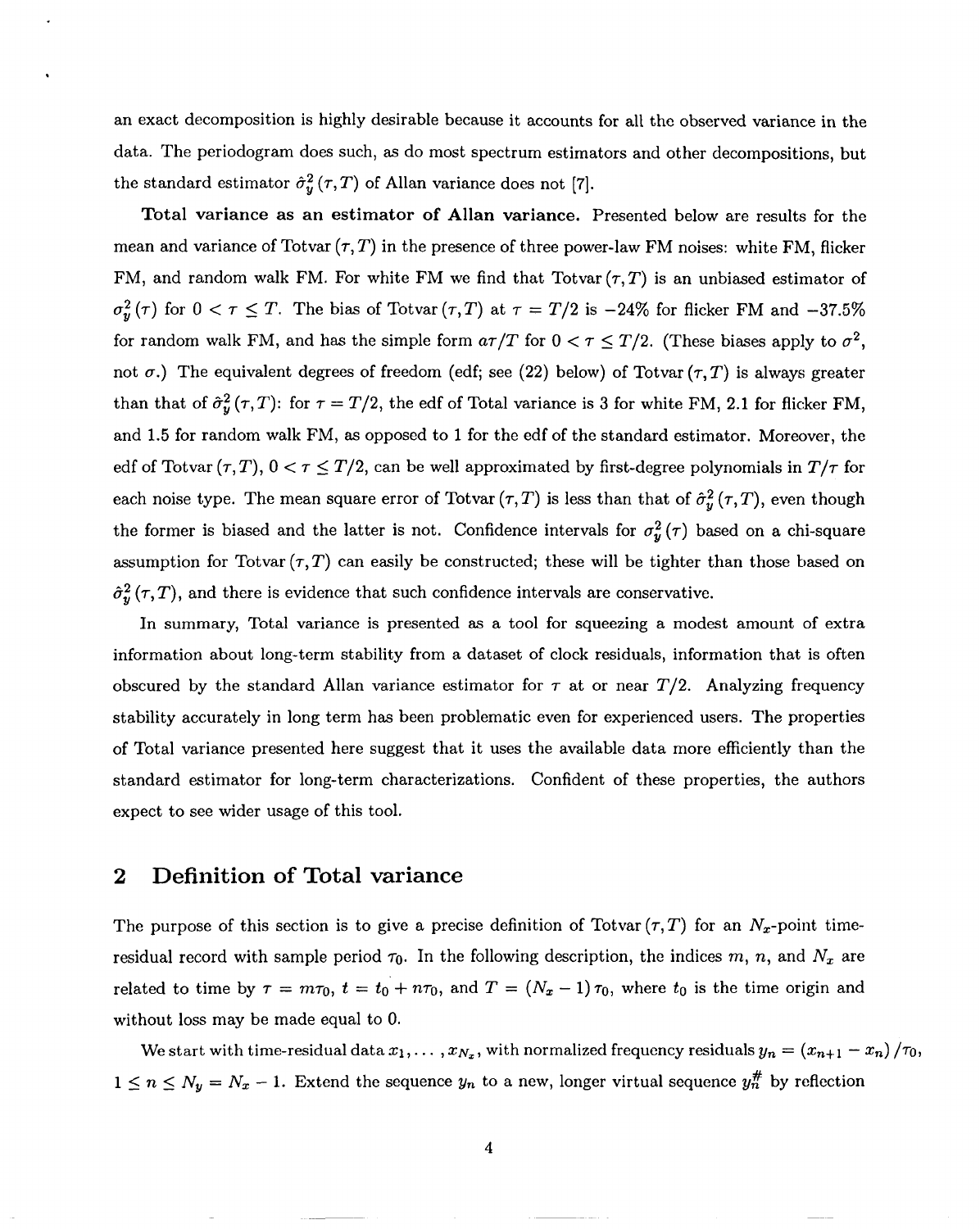as follows: for  $1 \le n \le N_y$  let  $y_n^{\#} = y_n$ ; for  $1 \le j \le N_y - 1$  let

$$
y_{1-j}^{\#} = y_j, \quad y_{N_y+j}^{\#} = y_{N_y+1-j}.
$$
 (1)

An equivalent operation can be performed on the original time-residual sequence  $x_n$  to produce an extended virtual sequence  $x_n^{\#}$  as follows: for  $1 \le n \le N_x$  let  $x_n^{\#} = x_n$ ; for  $1 \le j \le N_x - 2$  let

$$
x_{1-j}^{\#} = 2x_1 - x_{1+j}, \quad x_{N_x+j}^{\#} = 2x_{N_x} - x_{N_x-j}.
$$
 (2)

This operation, illustrated in Fig. 4 by the record used for Fig. 1, is called extension by reflection about both endpoints. The result of this extension is a virtual data sequence  $x_n^{\#}$ ,  $3 - N_x \le n \le$  $2N_x - 2$ , having length  $3N_x - 4$  and satisfying  $y_n^{\#} = \left(x_n^{\#}y_n^{\#}y_n^{\#}y_n^{\#}y_n^{\#}y_n^{\#}y_n^{\#}y_n^{\#}y_n^{\#}y_n^{\#}y_n^{\#}y_n^{\#}y_n^{\#}y_n^{\#}y_n^{\#}y_n^{\#}y_n^{\#}y_n^{\#}y_n^{\#}y_n^{\#}y_n^{\#}y_n^{\#}y_n^{\#}y_n^{\#}y_n^{\#}y_n^{\#}y_n^{\#}y$  $x_{n+1}^{\#} - x_n^{\#} \Big) / \tau_0$ ,  $3 - N_x \leq n \leq 2N$ 

We now define

Totvar 
$$
(m, N_x, \tau_0) = \frac{1}{2(m\tau_0)^2 (N_x - 2)} \sum_{n=2}^{N_x - 1} \left( x_{n-m}^{\#} - 2x_n^{\#} + x_{n+m}^{\#} \right)^2
$$
, (3)

for  $1 \leq m \leq N_x - 1$ . Note that  $\tau$  is allowed go to  $(N_x - 1) \tau_0$  instead of the usual limit of  $\lfloor (N_x - 1)/2 \rfloor \tau_0$ . Total variance can also be represented in terms of extended fractional frequency residual averages by

Totvar 
$$
(m, N_y + 1, \tau_0) = \frac{1}{2(N_y - 1)} \sum_{n=2}^{N_y} \left[ \tilde{y}_n^{\#}(m) - \bar{y}_{n-m}^{\#}(m) \right]^2
$$
, (4)

where  $\tilde{y}_n^m$   $(m) = \left(x_{n+m}^m - x_n^m\right) / (m\pi)$ 

The notations Totvar  $(\tau, T)$  and Totvar  $(\tau)$  are to be regarded as abbreviations for Totvar  $(m, N_x, \tau_0)$ .

#### 2.1 Remarks

● *For* comparison, the standard Allan variance estimator, which we have been abbreviating as  $\hat{\sigma}_{y}^{2}(\tau, T)$ , is actually given by

$$
\hat{\sigma}_y^2(m, N_x, \tau_0) = \frac{1}{2(N_x - 2m)} \sum_{n=1}^{N_x - 2m} \left[ \bar{y}_{n+m}(m) - \bar{y}_n(m) \right]^2, \tag{5}
$$

where  $1 \le m < N_x/2$ ,  $\bar{y}_n(m) = (x_{n+m} - x_n)/(m\tau_0)$ .

● Total variance, like Allan variance and its conventional estimators, is invariant to an overall shift in phase and frequency; that is, if a first-degree polynomial  $c_0 + c_1 n$  is added to the original data set  $x_n$ , then Total variance does not change.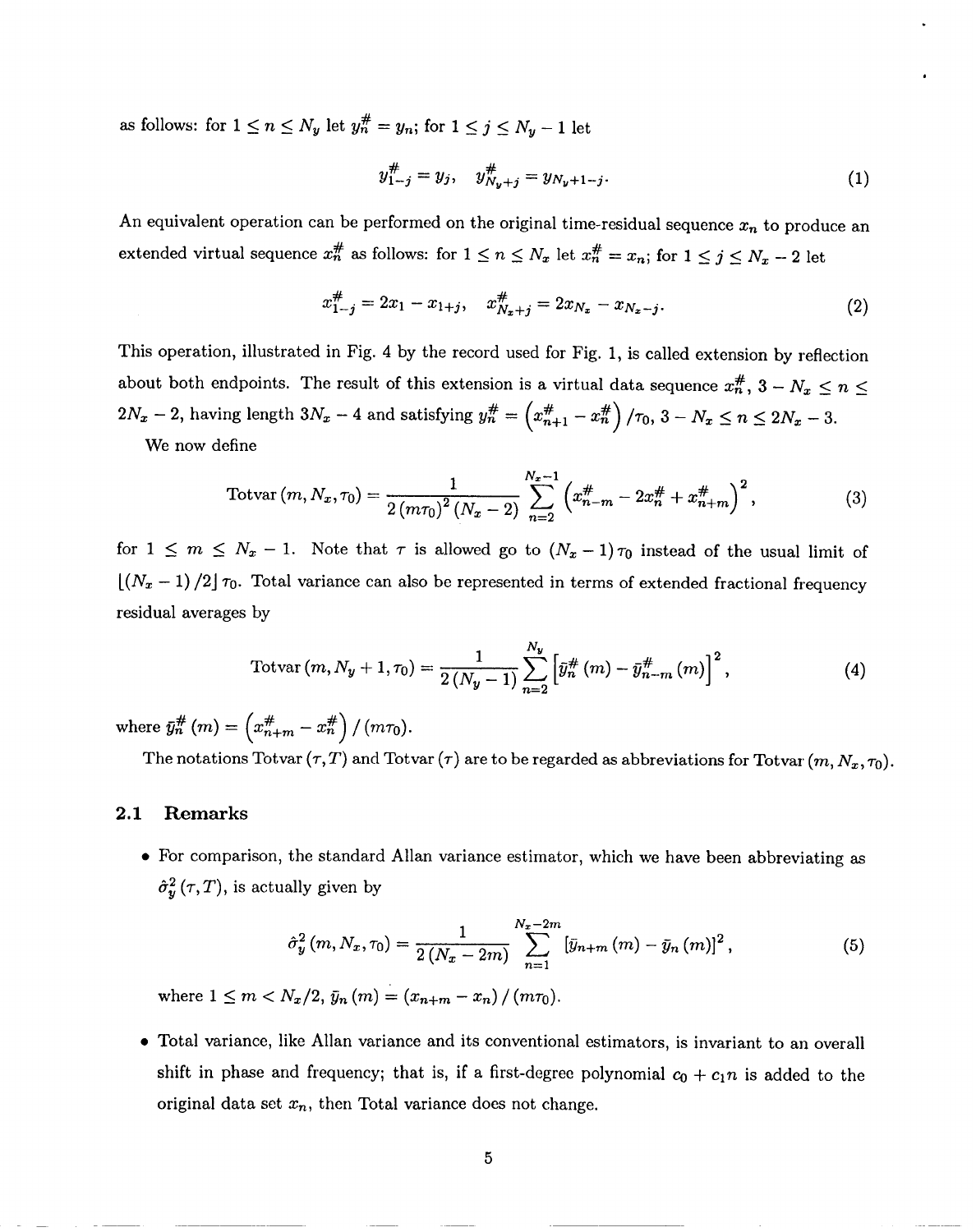- It is possible to program Total variance without creating an extended data array in memory  $[5, Eq. (9)].$
- To simplify the scaling of Total variance relative to the decomposition of sample variance that it generates (see (17)–(19) below), one might wish to use  $N_x-1$  in place of the denominator  $N_x - 2$  in (3), and  $N_y$  in place of the denominator  $N_y - 1$  in (4).
- $\bullet$  In Section 3.3, the definition of Total variance is extended to arbitrarily large m.

### **3 Analysis of variances**

#### 3.1 Multiresolution scheme

The variance decomposition properties of Allan variance and Total variance can be derived from an overlapped Haar wavelet transform [8]. The scheme consists of a ladder of linear time-invariant filters (Fig. 5), which, acting on an input sequence  $y_n$  with sample period  $\tau_0$ , decomposes the original frequency range  $0 < \nu < 2^{-1}/\tau_0$  into successively lower octave bands; each stage leaves a smoothed version of the input for further analysis. The ladder is built from two simple filters: a lowpass filter  $G_0$  with impulse response  $[g_0, g_1] = \frac{1}{2} [1, 1]$ , and a highpass filter  $H_0$  with impulse response  $[h_0, h_1] = \frac{1}{2} [1, -1]$ . The corresponding transfer functions,

$$
G_0(\nu) = e^{-i\pi\nu\tau_0}\cos\left(\pi\nu\tau_0\right), \quad H_0(\nu) = ie^{-i\pi\nu\tau_0}\sin\left(\pi\nu\tau_0\right),
$$

satisfy

,

$$
|G_0(\nu)|^2 + |H_0(\nu)|^2 = 1.
$$
\n(6)

Let F be a filter with impulse response  $f_n$  and transfer function  $F(\nu)$ . For any positive integer  $r$ , define the  $r$ -upsampled version of  $F$  to have an impulse response  $f_i^{(r)}$  such that  $f_{nr}^{(r)} = f_n$  for all *n*, and  $f_j^{(r)} = 0$  otherwise; in other words,  $r - 1$  zeros are inserted between successive terms. The transfer function of the upsampled filter is  $F(r\nu)$ .

For  $j = 1,2,...$  let  $G_j$  and  $H_j$  be the 2<sup>*j*</sup>-upsampled versions of  $G_0$  and  $H_0$ . These filters are applied to  $y_n$  according to the scheme shown in Fig. 5. Its jth stage has output sequences  $v_{j,n} = A_j y_n$  and  $w_{j,n} = B_j y_n$ , where  $A_0 = G_0$ ,  $B_0 = H_0$ , and

$$
A_j = G_j G_{j-1} \cdots G_0, \quad B_j = H_j G_{j-1} \cdots G_0 = H_j A_{j-1}
$$
\n<sup>(7)</sup>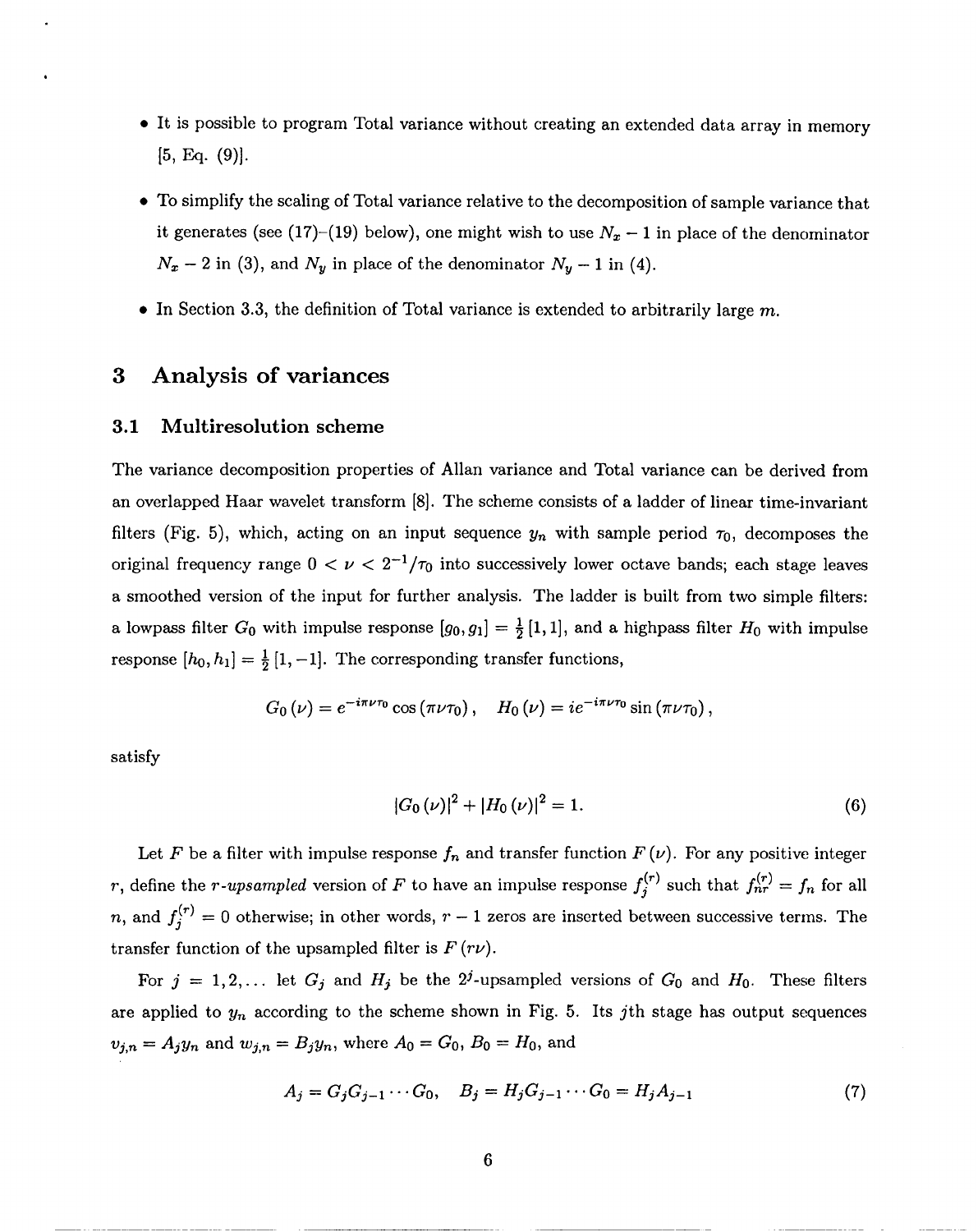for  $j \geq 1$ . One can show by induction that  $A_j$  is a moving-average filter with impulse response  $2^{-j-1}[1,\ldots,1]$   $(2^{j+1}$  ones), a lowpass filter with bandwidth  $2^{-j-2}/\tau_0$ . Then, by  $(7)$ ,  $B_j$  has impulse response  $2^{-j-1}$   $[1,\ldots,1,-1,\ldots,-1]$   $(2^j$  ones, then  $2^j$  minus-ones), which is  $2^{-1/2}$  times the filter associated with  $\sigma_y^2(2^j\tau_0)$ . This filter is an approximate bandpass filter for the octave band  $2^{-j-2}/\tau_0 < \nu < 2^{-j-1}/\tau_0$  [9]. The squared frequency responses of  $A_j$  and  $B_j$  are given by

$$
|A_j(\nu)|^2 = \frac{\sin^2\left(2^{j+1}\pi\nu\tau_0\right)}{4^{j+1}\sin^2\left(\pi\nu\tau_0\right)}, \quad |B_j(\nu)|^2 = \frac{\sin^4\left(2^j\pi\nu\tau_0\right)}{4^j\sin^2\left(\pi\nu\tau_0\right)}.
$$

As we have seen, the approximate passbands of the filters  $B_0, \ldots, B_J, A_J$  form a partition of the original frequency domain  $0 < \nu < 2^{-1}/\tau_0$ . The variance decompositions discussed below follow from a precise counterpart of this statement for the squared frequency responses, which satisfy the frequency-domain decomposition

$$
|A_J(\nu)|^2 + \sum_{j=0}^{J} |B_j(\nu)|^2 = 1.
$$
 (8)

This equation can be proved by induction on *J* from (6) and (7) (or from the identity  $\sin^4 x =$  $\sin^2 x - \frac{1}{4} \sin^2 2x$ . If  $\nu\tau_0$  is not an integer, then  $\left| A_J(\nu) \right|^2 \to 0$  as  $J \to \infty$ , and it follows from (8) that

$$
\sum_{j=0}^{\infty} |B_j(\nu)|^2 = 1,
$$
\n(9)

$$
|A_J(\nu)|^2 = \sum_{j=J+1}^{\infty} |B_j(\nu)|^2.
$$
 (10)

Eq. (9) says that the squared frequency responses associated with Allan variance for  $\tau = 2^{j} \tau_0$  sum to 2, except at zero frequency and its aliases.

#### 3.2 Ensemble variance

Before deriving the sample variance decomposition property of Total variance, it is useful to see how the analogous property of Allan variance is derived from the frequency-domain decompositions. Let  $y_n$  be a stationary random process with variance  $\sigma_y^2$  and one-sided spectral density  $S_y(\nu)$ . Multiplying (8)–(10) by  $S_y(\nu)$  and integrating over  $0 < \nu < 2^{-1}/\tau_0$ , we obtain

$$
\sigma_y^2 = \sigma_{v_J}^2 + \frac{1}{2} \sum_{j=0}^{J} \sigma_y^2 (2^j \tau_0) = \frac{1}{2} \sum_{j=0}^{\infty} \sigma_y^2 (2^j \tau_0), \qquad (11)
$$

$$
\sigma_{v_J}^2 = \frac{1}{2} \sum_{j=J+1}^{\infty} \sigma_y^2 (2^j \tau_0).
$$
 (12)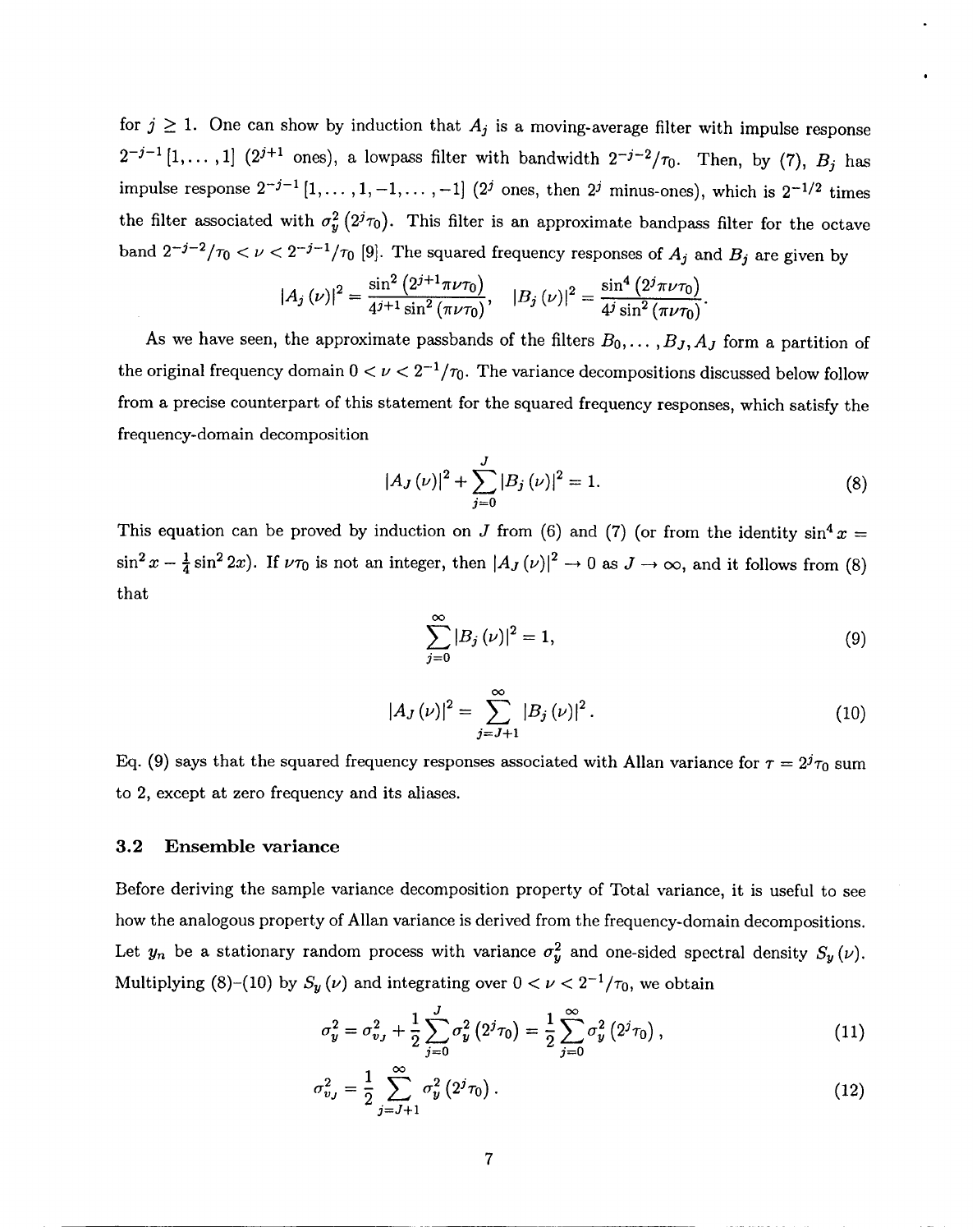If  $y_n$  has stationary first increments but is not stationary, like flicker FM and random-walk FM. then  $w_{j,n}$  is stationary,  $v_{j,n}$  is not stationary, and the frequency-domain integrals giving  $\sigma_y^2$  and  $\sigma_{v_j}^2$ are infinite, as are the infinite series in (11) and (12).

#### 3.3 Sample variance

From the random-process setting we return to the consideration of a finite data sequence  $y_1, \ldots, y_N$ with sample period  $\tau_0$ . Before invoking the extension procedure of Total variance, let us consider temporarily a simpler periodic extension with period N, that is, we agree that  $y_{n+N} = y_n$  for all integers n. The sample mean  $m_y$  and sample variance  $s_y^2$  of  $y_n$  are conveniently expressed in terms of its discrete Fourier transform (DFT), given by

$$
Y_k = \sum_{n=1}^N y_n e^{-i2\pi kn/N},
$$

and also indicated by the notation  $y_n \leftrightarrow Y_k$ . We have  $m_y = Y_0/N$ , and

$$
s_y^2 = \frac{1}{N} \sum_{n=1}^N y_n^2 - m_y^2 = \frac{1}{N^2} \sum_{k=1}^{N-1} |Y_k|^2
$$
 (13)

by Parseval's theorem in the DFT setting.

Let F be a filter with finite impulse response  $f_n$  and transfer function  $F(\nu)$ . Define  $f_n(N)$ to be the sum of  $f_j$  over all j such that mod  $(j, N) = n$ . Some facts about the periodic sequence  $f_n(N)$  must now be set down. First, if  $y_n$  is N-periodic, then so is  $Fy_n$ , and we have

$$
Fy_n=\sum_{j=1}^N f_j\left(N\right)y_{n-j},
$$

which expresses a circular convolution; the summation can be taken over any period. Second,  $f_n(N) \longleftrightarrow F(\nu_k)$ , where  $\nu_k = k/(N\tau_0)$ . Therefore,  $Fy_n \longleftrightarrow F(\nu_k)Y_k$ .

Let the input to our multiresolution scheme be an N-periodic sequence  $y_n$ . Then all the output sequences are periodic, and from the previous remarks it follows that  $v_{j,n} \longleftrightarrow A_j(\nu_k) Y_k$ ,  $w_{j,n} \longleftrightarrow$  $B_j(\nu_k) Y_k$ , and

$$
s_{v_j}^2 = \frac{1}{N^2} \sum_{k=1}^{N-1} |A_j(\nu_k)|^2 |Y_k|^2, \quad s_{w_j}^2 = \frac{1}{N^2} \sum_{k=1}^{N-1} |B_j(\nu_k)|^2 |Y_k|^2. \tag{14}
$$

Combining (14) and (13) with the frequency-domain partitions  $(8)-(10)$  yields the analogs of (11)-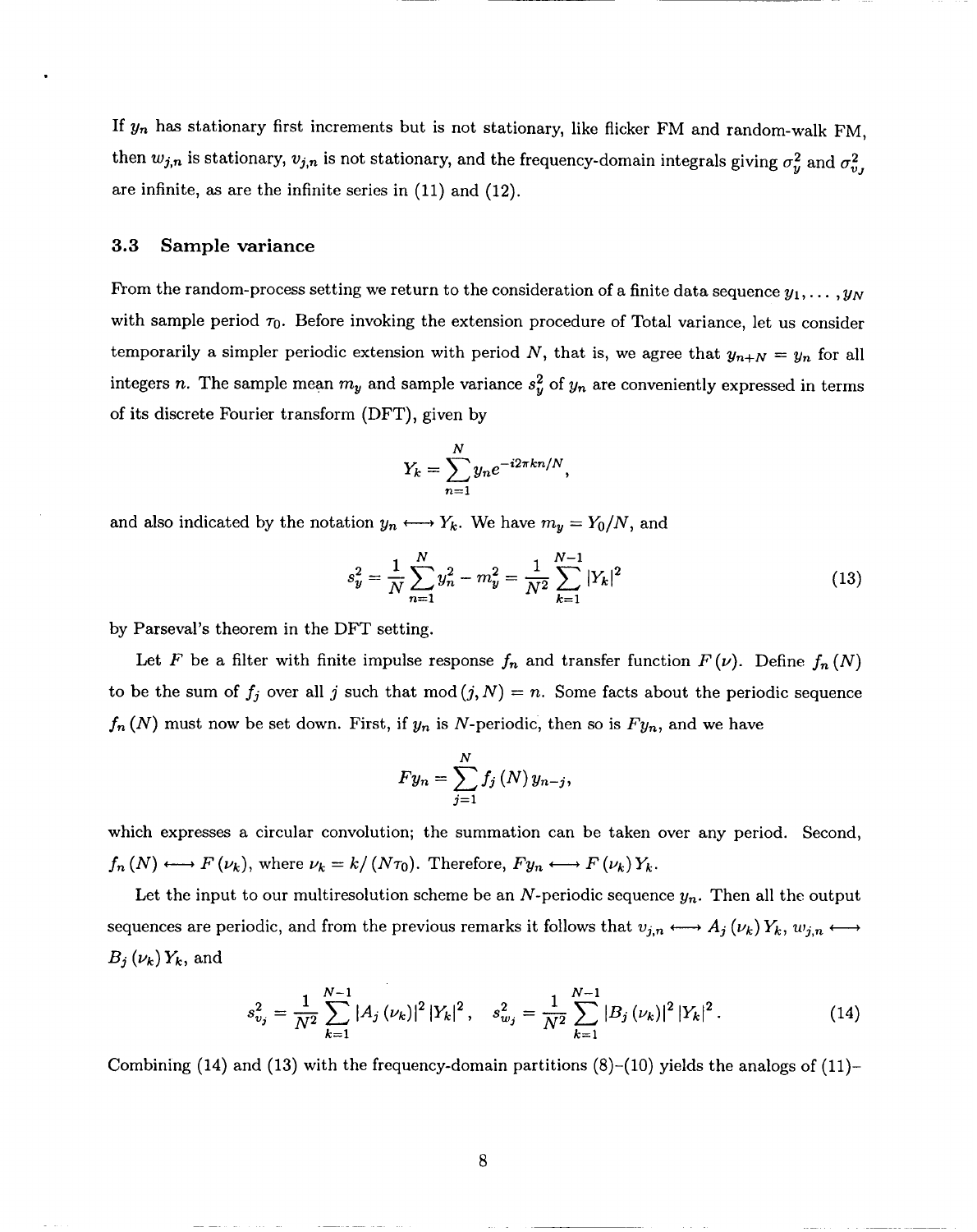(12) for sample variances:

$$
s_y^2 = s_{v_J}^2 + \sum_{j=0}^{J} s_{w_j}^2 = \sum_{j=0}^{\infty} s_{w_j}^2,
$$
\n(15)

●

$$
s_{v_J}^2 = \sum_{j=J+1}^{\infty} s_{w_j}^2.
$$
 (16)

Observe also that  $m_{v_j} = m_y, m_{w_j} = 0$  because  $A_j(0) = 1, B_j(0) = 0$ .

Returning to the Total variance setting of Section 2, we set  $N = 2N_y$  and replace  $[y_1, \ldots, y_N]$ by  $y^{\#} = [y_1, \ldots, y_{N_y}, y_{N_y}, \ldots, y_1]$ , which, if extended to a sequence with period  $2N_y$ , agrees with the definition given in Section 2. Because of the symmetry of the  $y_n^{\#}$  about their midpoint and the symmetry of the filters  $A_j$  and  $B_j$ , the terms in the various sums of squares occur in pairs. As a result,  $s_{y''}^2 = s_y^2$ , the sample variance of  $[y_1, \ldots, y_{N_y}]$ ,  $s_{v_j}^2$  is the sample variance of the  $2^{j+1}$ -moving average of  $y_n^{\#}$ , and

$$
s_{w_j}^2 = \frac{N_y - 1}{2N_y} \operatorname{Totvar}\left(2^j \tau_0\right). \tag{17}
$$

The expression (4) is contrived so that only  $N_y - 1$  distinct nonzero terms are used. Although Totvar was previously defined only for  $m < N_y$ , (4) retains meaning for all m if  $y_n^{\#}$  is extended periodically as far as needed.

To simplify the equations of analysis of variance involving Totvar, it is convenient to define a "Remainder variance," Remvar  $(m\tau_0)$ , as  $2N_y (N_y - 1)^{-1}$  times the sample variance of  $2N_y$  successive values of the moving m-averages of the  $2N_y$ -periodic sequence  $y_n^{\#}$ . Then

$$
s_y^2 = \frac{N_y - 1}{2N_y} \text{Remvar} \left(\tau_0\right),\tag{18}
$$

$$
s_{v_j}^2 = \frac{N_y - 1}{2N_y} \text{Remvar} \left( 2^{j+1} \tau_0 \right). \tag{19}
$$

The square root of Remainder variance is called Remainder deviation (Remdev).

In this setting, the variance decompositions (15)-(16) become

$$
\text{Remvar}\left(\tau_0\right) = \text{Remvar}\left(2^{J+1}\tau_0\right) + \sum_{j=0}^{J} \text{Totvar}\left(2^j\tau_0\right),\tag{20}
$$

$$
\text{Remvar}\left(2^J \tau_0\right) = \sum_{j=J}^{\infty} \text{Totvar}\left(2^j \tau_0\right),\tag{21}
$$

for  $J \geq 0$ . In other words, the rescaled sample variance of  $y_n$  is the sum of all the Totvar  $(2^{j}\tau_0)$ , and Remvar  $(2^{J+1}\tau_0)$  indicates how much of the sample variance has not yet been accounted for by Totvar  $(2<sup>j</sup>\tau_0), j \leq J$ .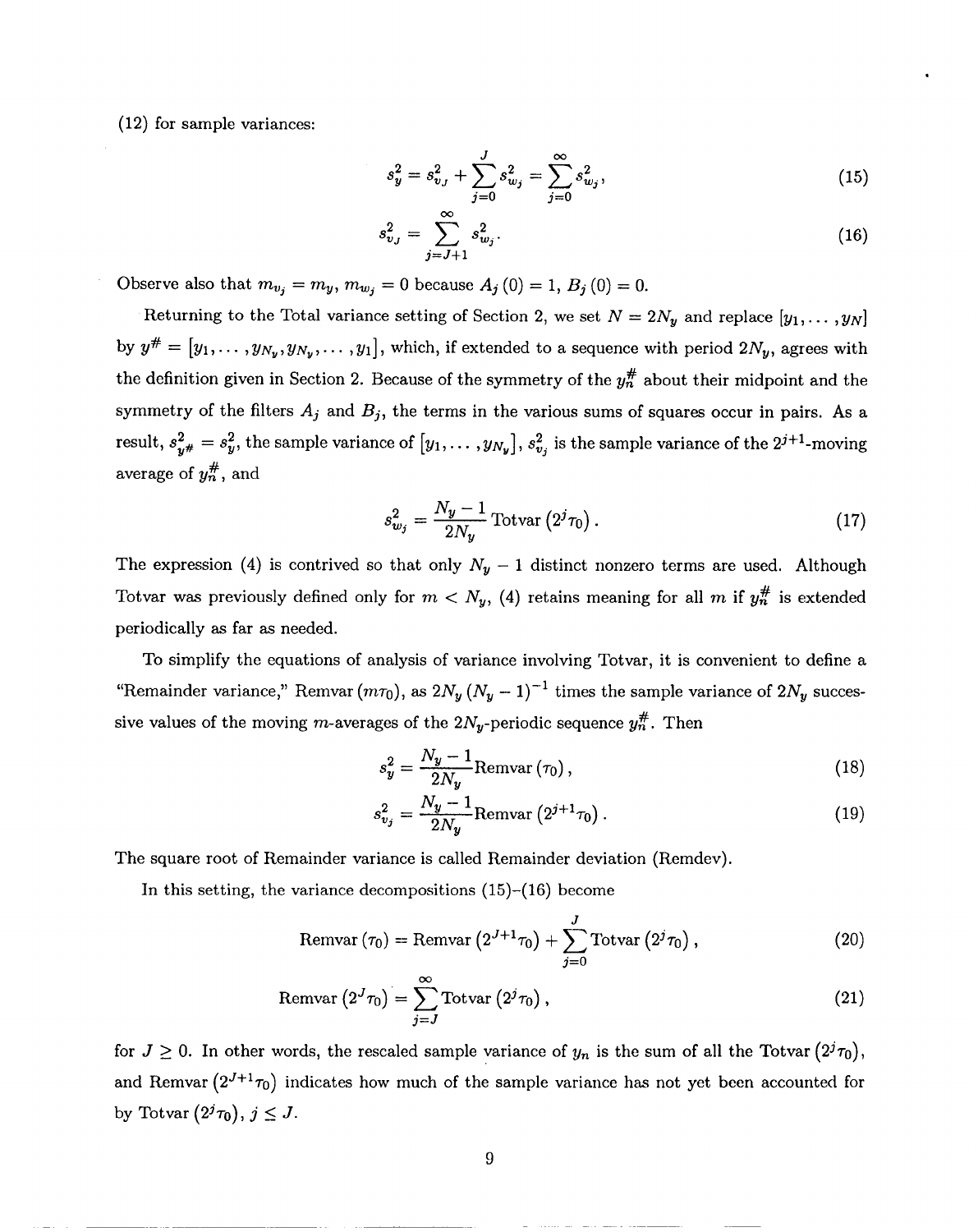#### 3.3.1 Remarks

.

- Total variance is the first "modern" estimator of Allan variance to mimic its ensemble variance decomposition properties  $(11)-(12)$ ; moreover, the sample variance decompositions  $(20)-(21)$ apply to any finite data set.
- Because higher order Daubechies wavelet filters [10] also satisfy (6), the above development extends easily to higher order wavelet variances (Allan variance is essentially twice the Haar wavelet variance). These higher order wavelet variances are suitable substitutes for some of the variations on Allan variance that have been proposed and studied in the literature (modified Allan variance, for example). For details, see [11].
- As mentioned above, Totvar  $(\tau, T)$  can be computed for arbitrarily large  $\tau$  without taking more data, but Totvar  $(\tau, T)$  for  $\tau > T$  ought not to be regarded as an estimator of  $\sigma_y^2(\tau)$ . In particular, if  $N_y = 2^K$  then Remvar  $(2^{j} \tau_0)$  and Totvar  $(2^{j} \tau_0)$  vanish for  $j \geq K + 1$ .
- See [7] for a discussion of analysis of sample variance by the non-overlapped estimator of Allan variance.

#### *3.3.2* Example

Figure 1 shows  $\hat{\sigma}_y(\tau, T)$ , Totdev $(\tau, T)$ , and Remdev $(\tau, T)$  for the hydrogen-maser record shown in Fig. 4, with parameters  $N_x = 1727$ ,  $\tau_0 = 1024.1$  s,  $T = 1.77 \times 10^6$  s. The averaging times include  $2^{j} \tau_0$ ,  $0 \le j \le 11$ , and also include  $T/2 = 8.84 \times 10^5$  s. Relative frequency drift,  $-1.81 \times 10^{-15}$ per day, was estimated from the data by the "4-point  $w$ " method [12] and removed. As a result,  $\hat{\sigma}_{y}(T/2, T)$  becomes severely depressed, a common consequence of drift removal. (It would have been identically zero if the "3-point  $x$ " drift estimate [13] had been used.) On the other hand, Totdev( $\tau$ ) shows no depression until  $\tau$  exceeds  $T/2$ . The flatness of Remdev at the lower  $\tau$  means that the first several values of Totvar do not contribute much to the sample variance of the frequency record (essentially  $\frac{1}{2}$  Remvar  $(\tau_0)$ ). At  $\tau = 2^{10}\tau_0$ , Remdev and Totdev are almost equal, which indicates that Remvar  $(2^{10}\tau_0)$  is the last significant component of the sample variance.

The error bars, which are confidence intervals for  $\sigma_y(\tau)$  based upon Totdev( $\tau$ , T), are discussed below.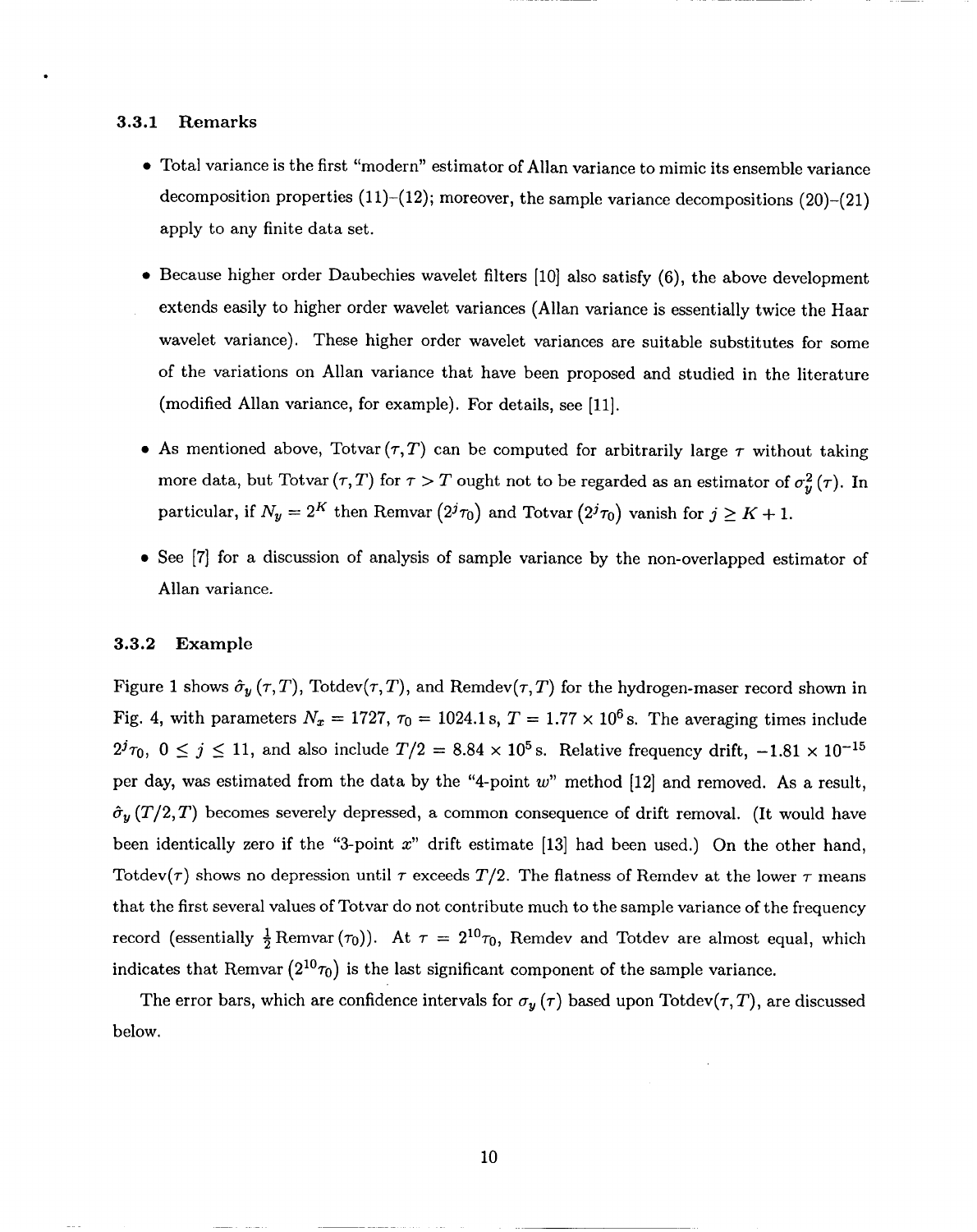### **4 Totvar as Allan variance estimator**

Although Total variance can stand on its own as a descriptive statistic that performs an analysis of variance on a data set, its usefulness for time and frequency measurement is based mainly on its statistical properties as an estimator of Allan variance under assumptions about the underlying random noise processes. Because we are interested mostly in long-term frequency stability statistics, and for mathematical convenience, we trest only the power-law FM noise processes that are likely to dominate long-term measurements: white FM, flicker FM, and random walk FM (WHFM, FLFM, RWFM). With these assumptions, the properties of Totvar  $(m, N_y + 1, \tau_0)$  depend mainly on the ratio  $m/N_y = \tau/T$  for large *m* and  $N_y$ ; it is convenient, then, to approximate Totvar  $(\tau, T)$ by a continuous-time analog in which sums involving  $x_n$  are replaced by integrals involving  $x(t)$ , modeled by a power-law process with spectral density proportional to  $\nu^{\alpha-2}$  for  $0 < \nu < \infty$  (no high-frequency cutoff) and  $\alpha = 0, -1, -2$  [5]. The theoretical computations also assume that there is no underlying linear frequency drift, i.e., that the second increments of  $x$  have mean zero, and that these increments are Gaussian.

#### 4.1 Mean and variance

Although Total variance is most conveniently expressed as a function of the extended record  $x_n^{\#}$  or  $y_n^{\#}$ , each term of (3) can also be expressed as the square of a linear functional of the original data sequence  $x_n$  or  $y_n$ . These functionals, though complicated by the foldover implicit in the extension by reflection, are still second-order functionals of the  $x_n$ , that is, they are invariant to time and frequency shifts. (See [5] for formulas and illustrations of the sampling functions.) Therefore, it is possible to compute the mean and variance of the quadratic functional that constitutes Totvar in the presence of phase noise with stationary, mean-zero, Gaussian second increments. These computations were performed by manipulations on the generalized autocovariances of the three FM noise processes [14].

The mean  $E$  [Totvar  $(\tau, T)$ ] is compared to  $\sigma_u^2(\tau)$ ; the variance is most conveniently communicated through the equivalent degrees of freedom (edf ), defined for a random variable *V* by

$$
edf(V) = \frac{2\left(EV\right)^2}{\text{var}(V)}.\tag{22}
$$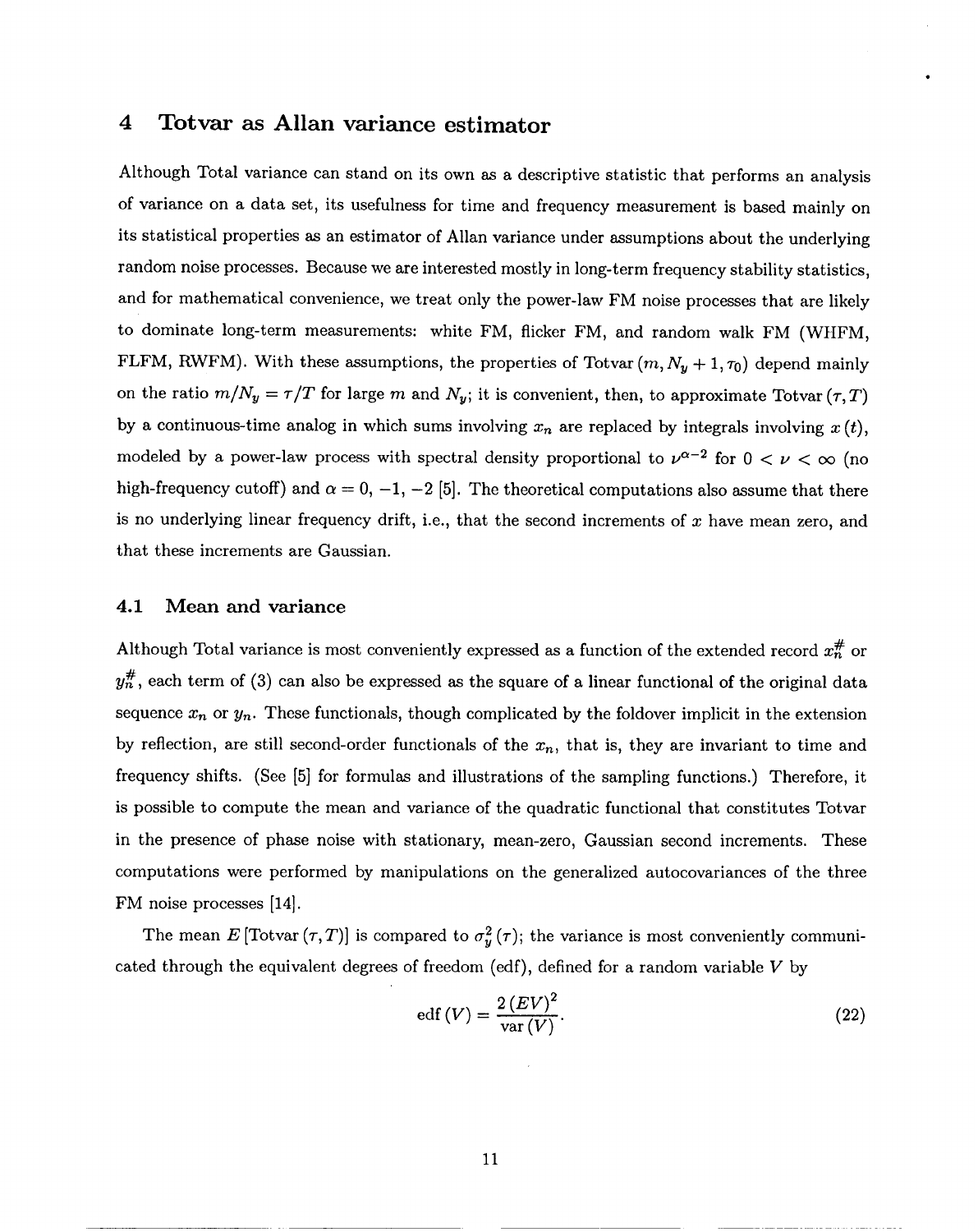Table 1: Coefficients for computing the normalized mean  $r$  and edf  $\nu$  of Total variance for FM noises. Tabulated also are the exact quantities for  $\tau = T/2$ .

| Noise       | a   |                                                       | $\mathbf{c}$  | $r(T/2) \nu(T/2)$ |       |
|-------------|-----|-------------------------------------------------------|---------------|-------------------|-------|
| <b>WHFM</b> |     | 3/2                                                   |               |                   | З.    |
|             |     | FLFM $1/(3 \ln 2)$ $24 (\ln 2)^2 / \pi^2$ 0.222 0.760 |               |                   | 2.097 |
| <b>RWFM</b> | 3/4 | 140/151                                               | $0.358$ $5/8$ |                   | 1.514 |

The results can be expressed by the formulas

$$
r := \frac{E\left[\text{Totvar}\left(\tau, T\right)\right]}{\sigma_y^2\left(\tau\right)} = 1 - a\frac{\tau}{T}, \quad 0 < \tau \le \frac{T}{2},\tag{23}
$$

$$
\nu := \text{edf}[Totvar(\tau, T)] \approx b \frac{T}{\tau} - c, \quad 0 < \tau \le \frac{T}{2},\tag{24}
$$

where  $a, b$ , and c are given in Table 1. The values of  $r$  and  $\nu$  for the important longest-term case  $\tau = T/2$  are also tabulated. The edf formula (24) is empirical, with an observed error below 1.2% of numerically computed exact values; the tabulated values of  $r(T/2)$  and  $\nu(T/2)$  are the exact ones. As is obvious from their form, a and *b* were derived from theory; in particular, *b* is the limiting value of  $(\tau/T)$ edf $\left[\hat{\sigma}_{y}^{2}(\tau,T)\right]$  for large  $T/\tau$  [15]. The only coefficient that had to be chosen empirically was c. These results were checked by simulations of Totvar  $(m, N_x, \tau_0)$ , with  $N_x = 101$ . The simplicity, accuracy, and range of applicability of (24) are striking in view of existing approximations for the edf of  $\hat{\sigma}_y^2(\tau, T)$  [1][15][16]. Although Total variance is an estimator of greater complexity, some of its statistical properties are simpler.

Fig. 6 compares Totvar  $(\tau, T)$  to the standard unbiased Allan variance estimator  $\hat{\sigma}_{y}^{2}(\tau, T)$  in two different ways. The upper plot shows the ratio of the edf of the two estimators for the three FM noises; the lower plot shows the ratio of their root-mean-square errors ( $\sqrt{\text{bias}^2 + \text{variance}}$ ) as estimators of  $\sigma_y^2(\tau)$ .

#### 4.1.1 Remarks

- Because of the continuous-time analog used for the theoretical calculations, (24) should be used only if  $\tau \geq 8\tau_0$  for white FM,  $3\tau_0$  for flicker FM.
- $\bullet$  The simple, exact form (23) for the mean of Totvar can be interpreted as a scaling property of power-law noise. It turns out this way because the shapes of the sampling functions for Total variance [5] depend only on  $\tau$  when  $\tau \leq T/2$ . For  $T/2 < \tau \leq T$  the sampling function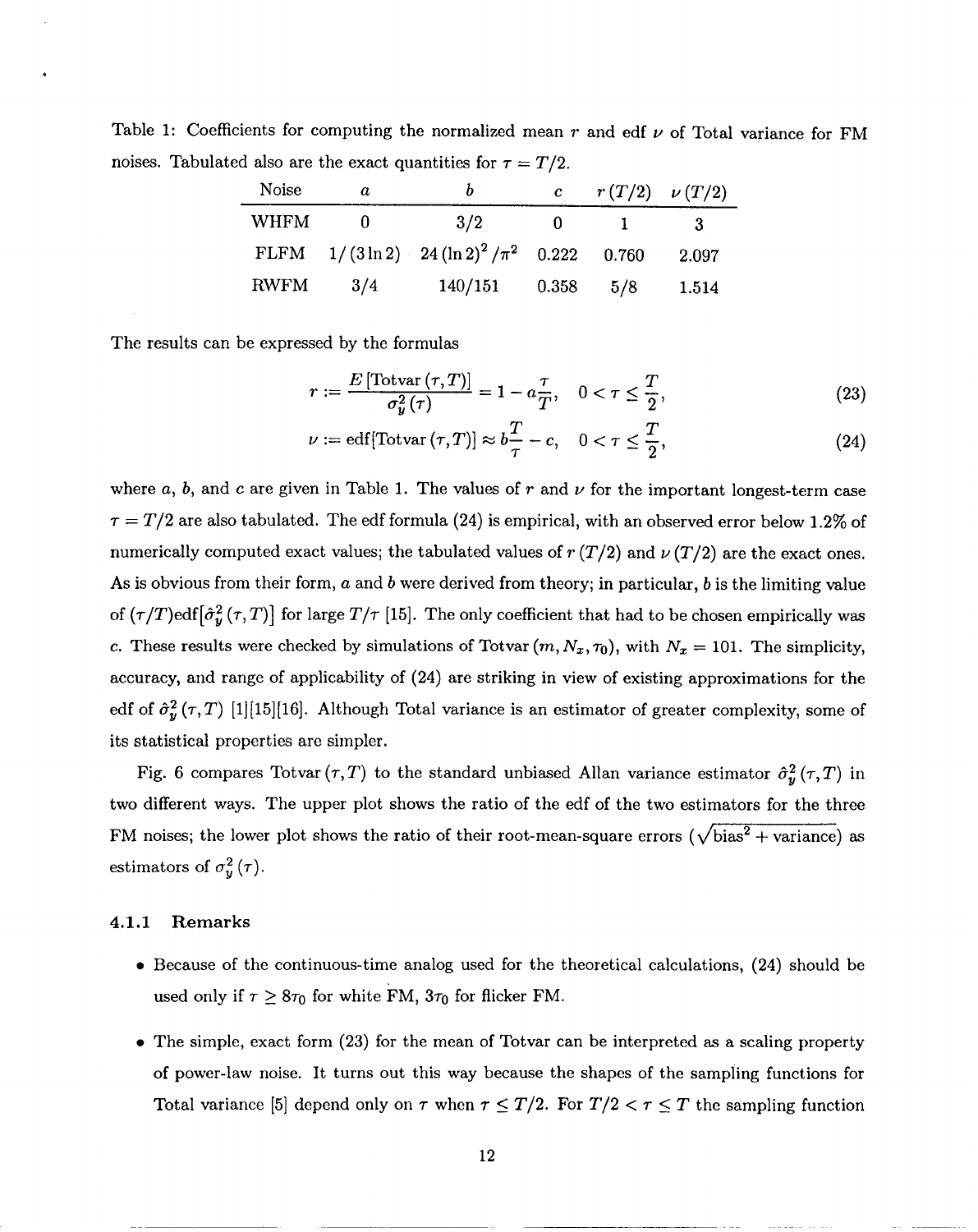shapes depend also on  $T$ ; yet, it is noteworthy that (23) persists all the way to  $T$ , but only for white FM and random walk FM.

• For white FM, Totvar  $(\tau, T)$  is an unbiased estimator of  $\sigma_y^2(\tau)$  for  $\tau \leq T$ . This fact appeared as an outcome of algebraic manipulations; unfortunately, the authors cannot give a simple reason why it is so. The edf result (24) for white FM, though obtained numerically, seems to be exact for  $\tau \leq T/2$  and  $\tau = T$ . No calculations of edf were performed for  $T/2 < \tau < T$ .

#### 4.2 Confidence intervals

In the tradition of time and frequency statistics, it is customary to derive confidence intervals for frequency stability on the basis of the assumption that the probability distribution of a frequency stability estimator *V,* when scaled appropriately, follows the chi-squared distribution with the same edf as *V* [1]. Fix  $\tau$ , and write  $V = \text{Totvar}(\tau, T)$ ,  $\sigma^2 = \sigma_y^2(\tau)$ . Let  $r = E(V)/\sigma^2$ ,  $\nu = \text{edf}(V)$ , given by (23)–(24) in the presence of one of the three FM noises. Then the random variable

$$
X = \frac{\nu V}{r\sigma^2} \tag{25}
$$

.

has the same mean and edf, namely  $\nu$ , as a  $\chi^2_{\nu}$  variable does. Presume for the moment that X has a  $\chi^2_{\nu}$  distribution. For  $0 \leq p_1 < p_2 < 1$  let  $\xi_1$  and  $\xi_2$  be the corresponding levels of this distribution. (A simple approximation algorithm for  $\chi^2_{\nu}$  levels can be found in [17].) Then  $\xi_1 < X < \xi_2$  with probability  $p = p_2 - p_1$ ; a rearrangement gives the confidence statement that

$$
\frac{\nu V}{r\xi_2} < \sigma^2 < \frac{\nu V}{r\xi_1} \tag{26}
$$

with probability p. Observe that the bias of V has been allowed to push the confidence interval upwards (when  $r < 1$ ).

The error bars in Fig. 1, shifted horizontally for visibility, are 90% confidence intervals for  $\sigma_{\nu}(\tau)$  as computed by this method ( $p_1 = 0.05$ ,  $p_2 = 0.95$ ) under the assumption of flicker FM and random walk FM noise models. Both sets of error bars suggest the hypothesis that random walk FM is the dominant noise type for  $10^5$ s  $\lt \tau \lt 10^6$  s, although a flicker FM hypothesis is not ruled out. A longer test run  $(T = 4.23 \times 10^6 s)$  of the same pair of standards supports the random walk hypothesis, with  $\hat{\sigma}_y (\tau, T)$  increasing like  $\tau^{1/2}$ . On the other hand, the longer run has a sharp frequency step of about  $4 \times 10^{-14}$ , untypical of the shorter run (Fig. 4), so that we hesitate to declare a successful characterization.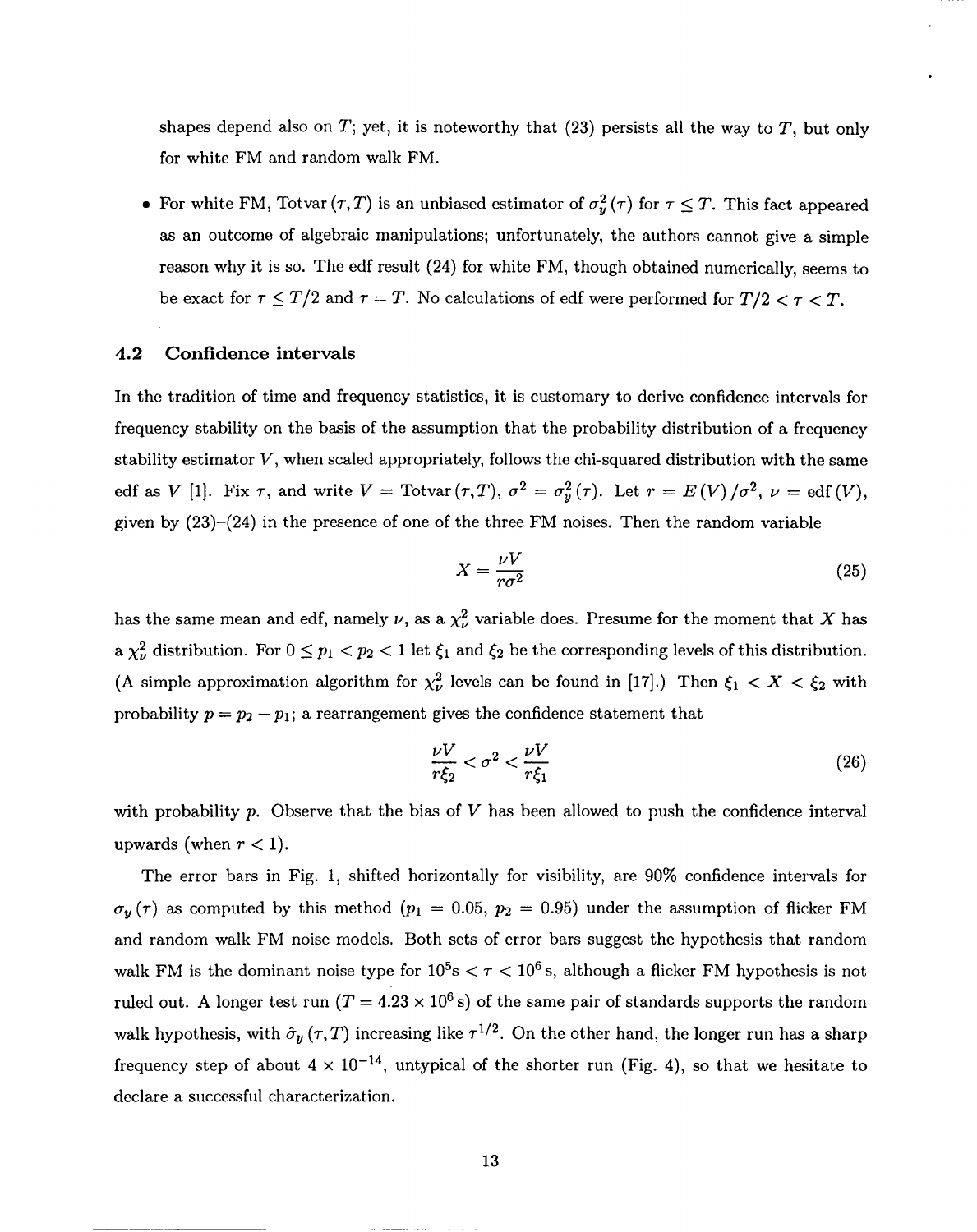We note that  $(23)-(24)$  have not been shown to be accurate when estimated frequency drift is removed, as was done for Fig. 1. The authors have not carried out the required theoretical computations, which depend on the method of drift estimation and are more intricate than before. It seems clear, though, that the effect of drift removal on Total variance is less than its effect on conventional estimators of  $\sigma_y^2(\tau)$ , which tend to be severely depressed for  $\tau$  near  $T/2$  [3].

The  $\chi^2_{\nu}$  assumption for Total variance has been investigated, for  $\tau = T/2$  only, by simulation of the three FM noise types  $[5]$ . The empirical distributions of X as defined by  $(25)$  were observed to have heavier left tails than those of the corresponding  $\chi^2_{\nu}$  distributions. If this turns out to be true in general, it means that the *upper* ends of confidence intervals (26) based on the  $\chi^2_{\nu}$  distribution are pessimistic. For now, use of the  $\chi^2_{\nu}$  distribution for this purpose seems to be a conservative policy.

## **References**

- [1] D. A. Howe, D. W. Allan, and J. A. Barnes, "Properties of Signal Sources and Measurement Methods," *Proc. 35th Annual Sgmposium on Frequency Control,* pp. 1-47, 1981.
- [2] D. A. Howe, "An Extension of the Allan Variance with Increased Confidence at Long Term," *Proc. IEEE International Frequency Control Symposium,* pp. 321-329, 1995.
- [3] D. A. Howe and K. J. Lainson, "Effect of Drift on TOTALDEV," Proc. *IEEE International Frequency Control Symposium,* pp. 883-889, 1996.
- [4] D. A. Howe, "Methods of Improving the Estimation of Long-term Frequency Variance," *Proc. European Frequency and Time Forum,* pp. 91-99, 1997.
- [5] D. A. Howe and C. A. Greenhall, "Total variance: a progress report on a new frequency stability characterization," *29th Ann. PTTI Systems and Applications Meeting, 1997.*
- [6] D. A. Howe, "Circular Representation of Infinitely Extended Sequences," *Proc. IEEE* Inter*national Frequency Control* Symposium, pp. 337–345, 1995.
- [7]  $\Sigma$  B. Percival and  $\Sigma$ . A. Howe, "Total variance as an exact analysis of the sample variance," *29th Ann. PTTI Systems and Applications Meeting, 1997.*
- [8] D, B, Percival and H. O. Mofjeld, "Analysis of subtidal coastal sea level fluctuations using wavelets," *J. American Statistical Assoc., vol. 92,* pp. 868-880, 1997.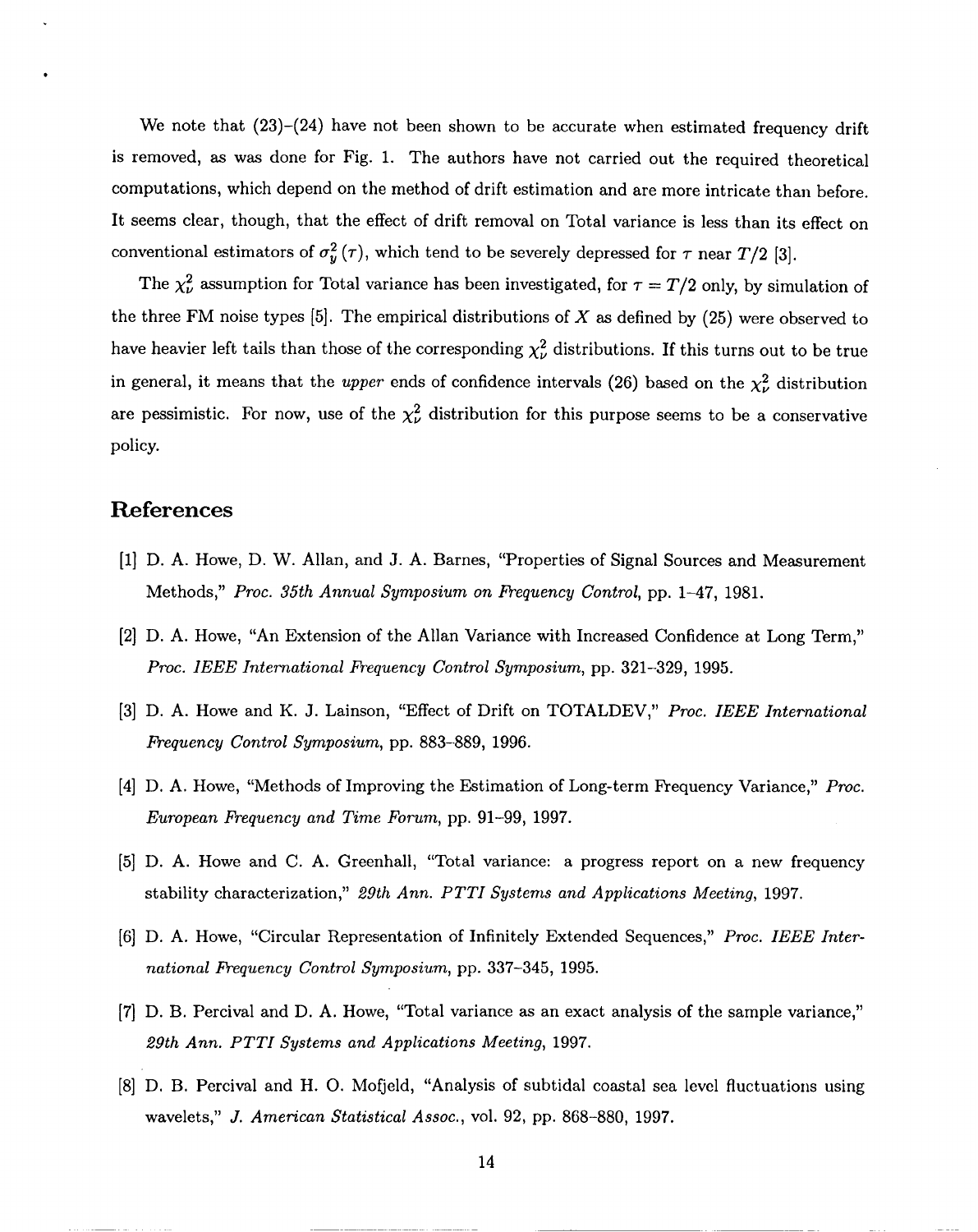- [9] D. B. Percival, "Characterization of frequency stability: frequency-domain estimation of stability measures," PmC. *IEEE, vol. 79, pp. 961-972, 1991.*
- [10] I. Daubechies, *Ten Lectures on Wavelets,* Philadelphia: SIAM, 1992.
- [11] D, A. Howe and D. B. Percival, "Wavelet Variance, Allan Variance, and Leakage," *IEEE Trans. Instrum. Meas.,* vol. IM-44, pp. 94-97, 1995.
- [12] C. A. Greenhall, "A frequency-drift estimator and its removal from modified Allan variance," *Proc. IEEE International Frequency* Control Symposium, pp. 428-432, 1997.
- [13] M. A. Weiss and C. Hackman, "Confidence on the three-point estimator of frequency drift", *Proc. 2~th Ann. PTTI Applications and Planning Meeting,* pp. 451-455, 1992.
- [14] C. A. Greenhall, "A Structure Function Representation Theorem with Applications to Frequency Stability Estimation," *IEEE Trans. Instrum. Meas.,* vol. IM-32, pp. 364–370, 1983.
- [15] C. A. Greenhall, "Recipes for degrees of freedom of frequency stability estimators," *IEEE* Trans. *Instrum. Meas.,* vol. 40, pp. 994-999, 1991.
- [16] K. Yoshimura, "Degrees of freedom of the estimate of the two-sample variance in the continuous-sampling method," *IEEE Trans. Instrum. Meas.,* vol. 38, pp. 1044–1049, 1989.
- [17] M. A. Weiss and C. A. Greenhall, "A simple algorithm for approximating confidence on the modified Allan variance and the time variance," *Proc. 28th Ann. PTTI Systems and Applications Meeting,* pp. 215-224, 1996.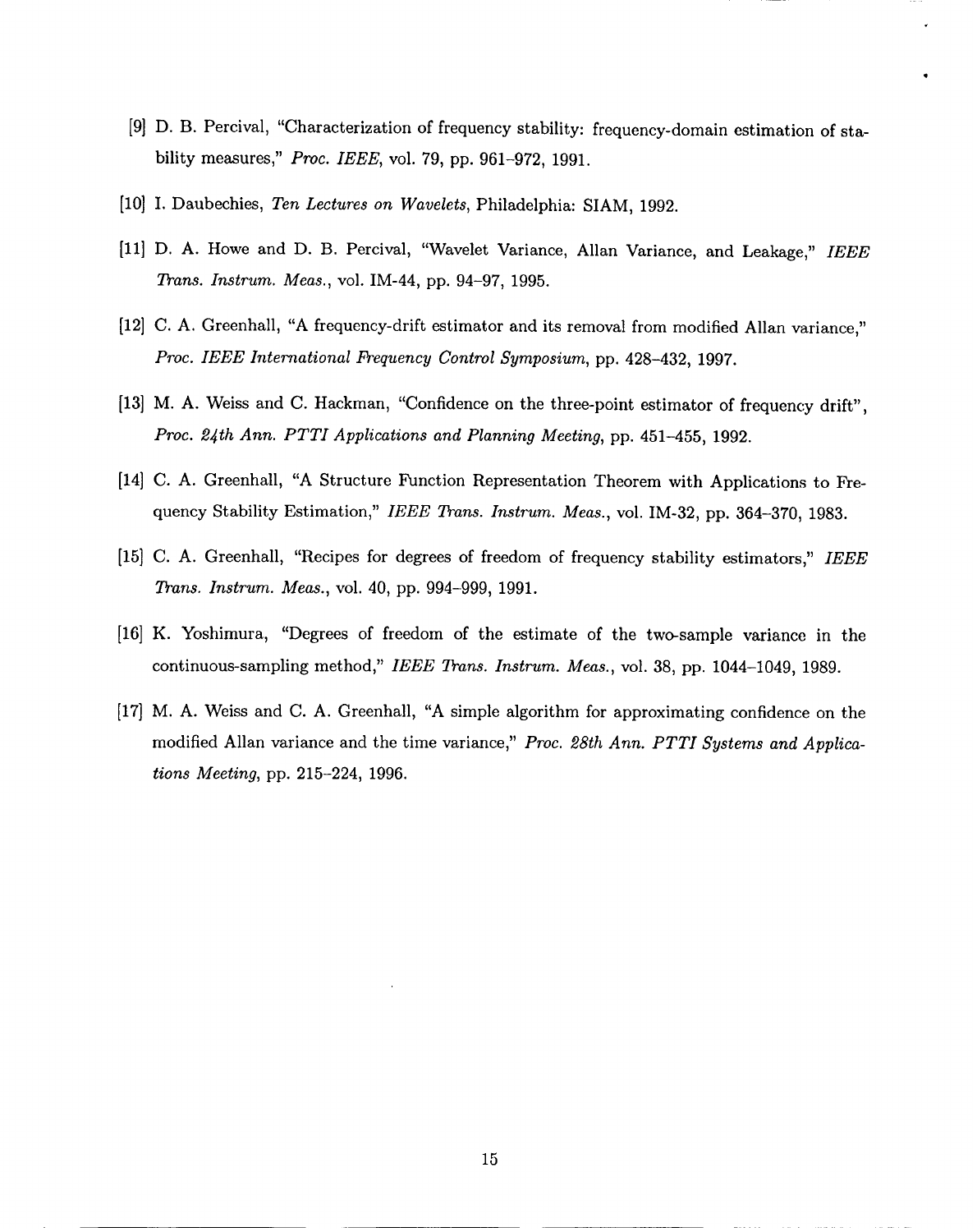

Figure 1: Sigma-tau plot of  $\hat{\sigma}_y$  (standard estimate of Allan deviation), Total deviation, and Remainder deviation for a pair of hydrogen masers. The error bars are 90% confidence intervals for Allan deviation based upon Total deviation.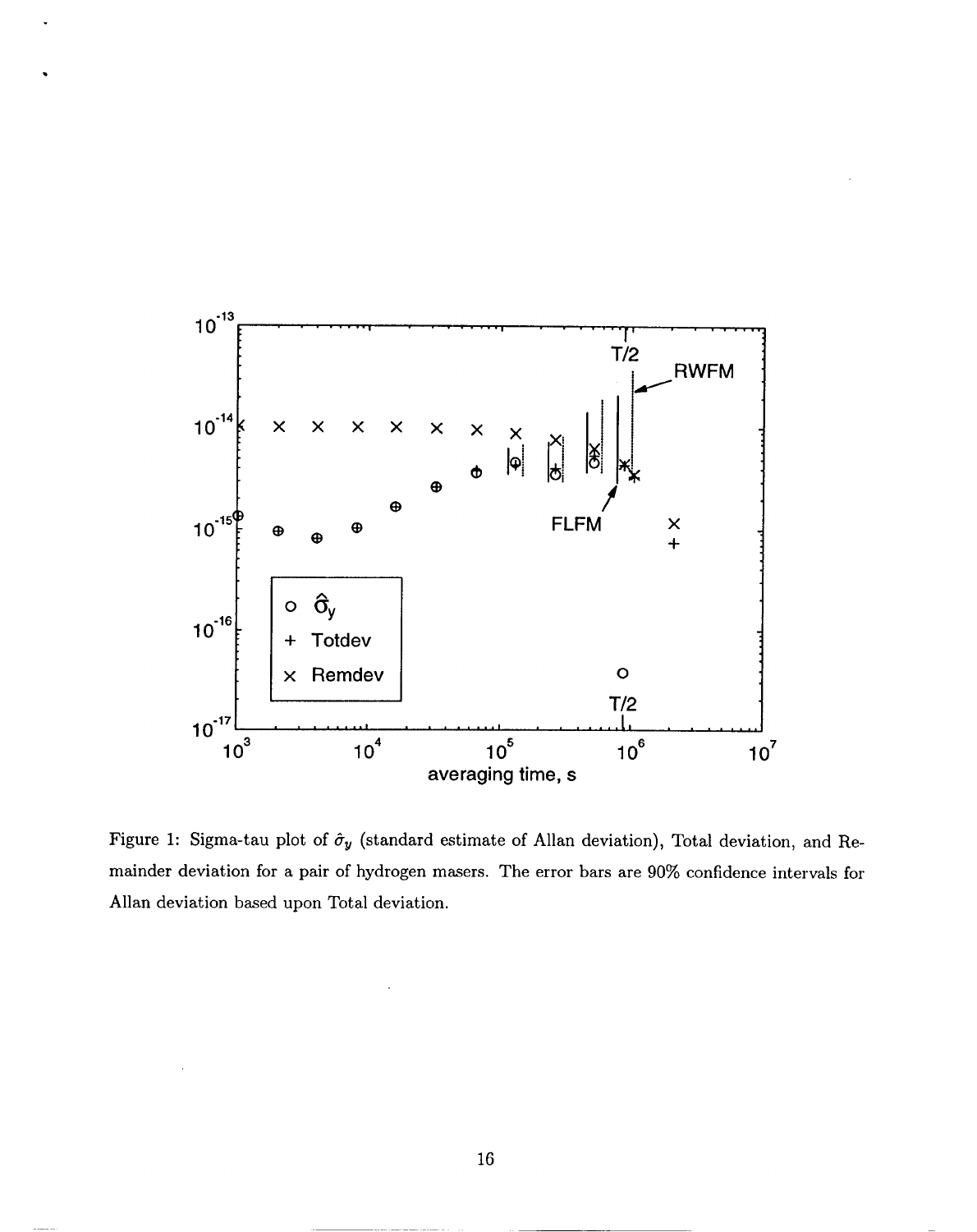

Figure 2: Probability density function of the logarithm (base 10) of the normalized standard estimator  $\hat{\sigma}_y\left(T/2, T\right),$  whose square has one degree of freedom.



Figure 3: Illustrating the first concept of Total variance: cyclic shifts of the frequency sampling function (uppermost plot) for  $\hat{\sigma}_y^2(T/2, T)$ .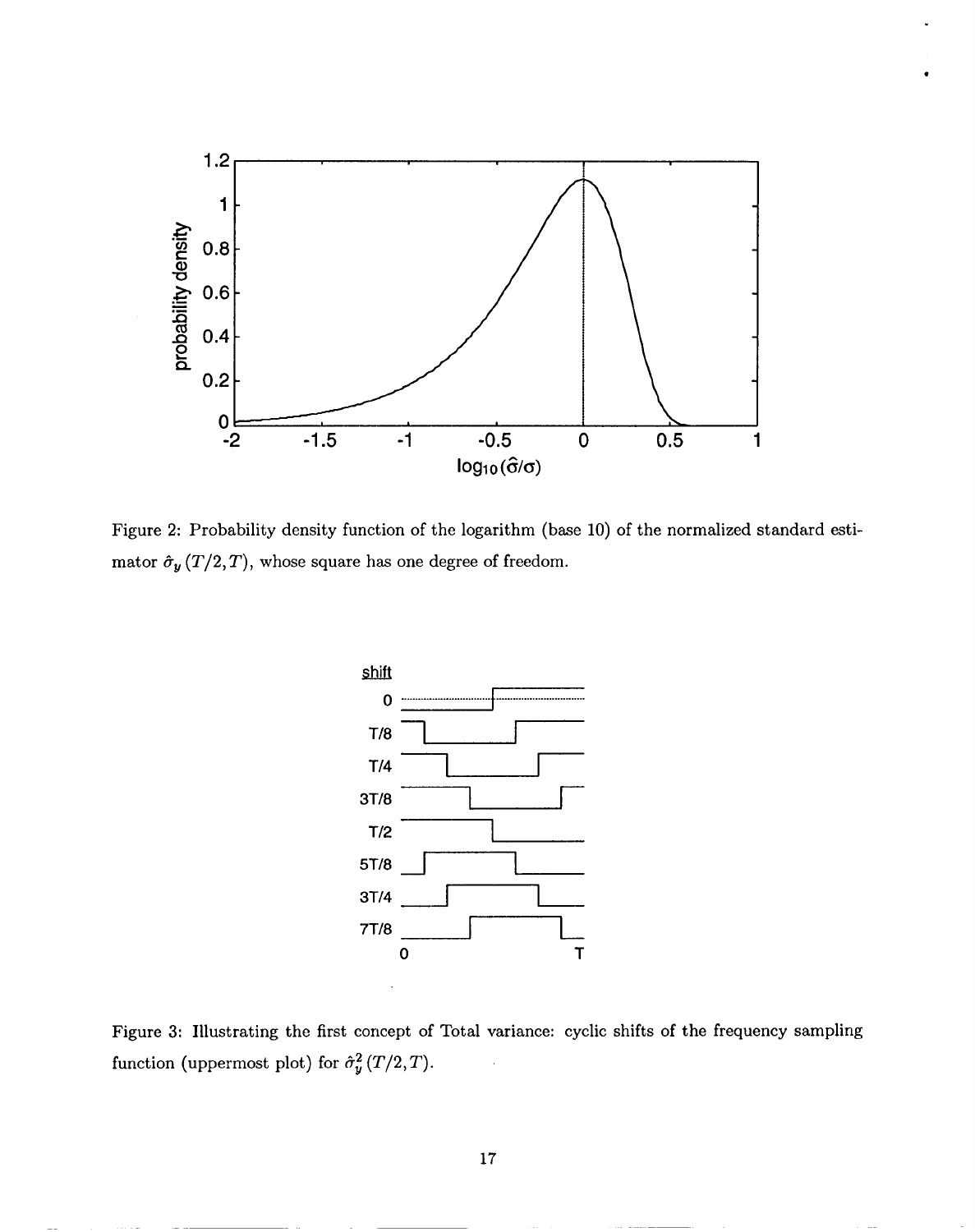

.

Figure 4: Extension by reflection of time and normalized frequency residuals for computation of Total variance. The original data are between the dotted lines.



Figure 5: Multiresolution scheme that leads to variance decompositions by Allan variance and Total variance.